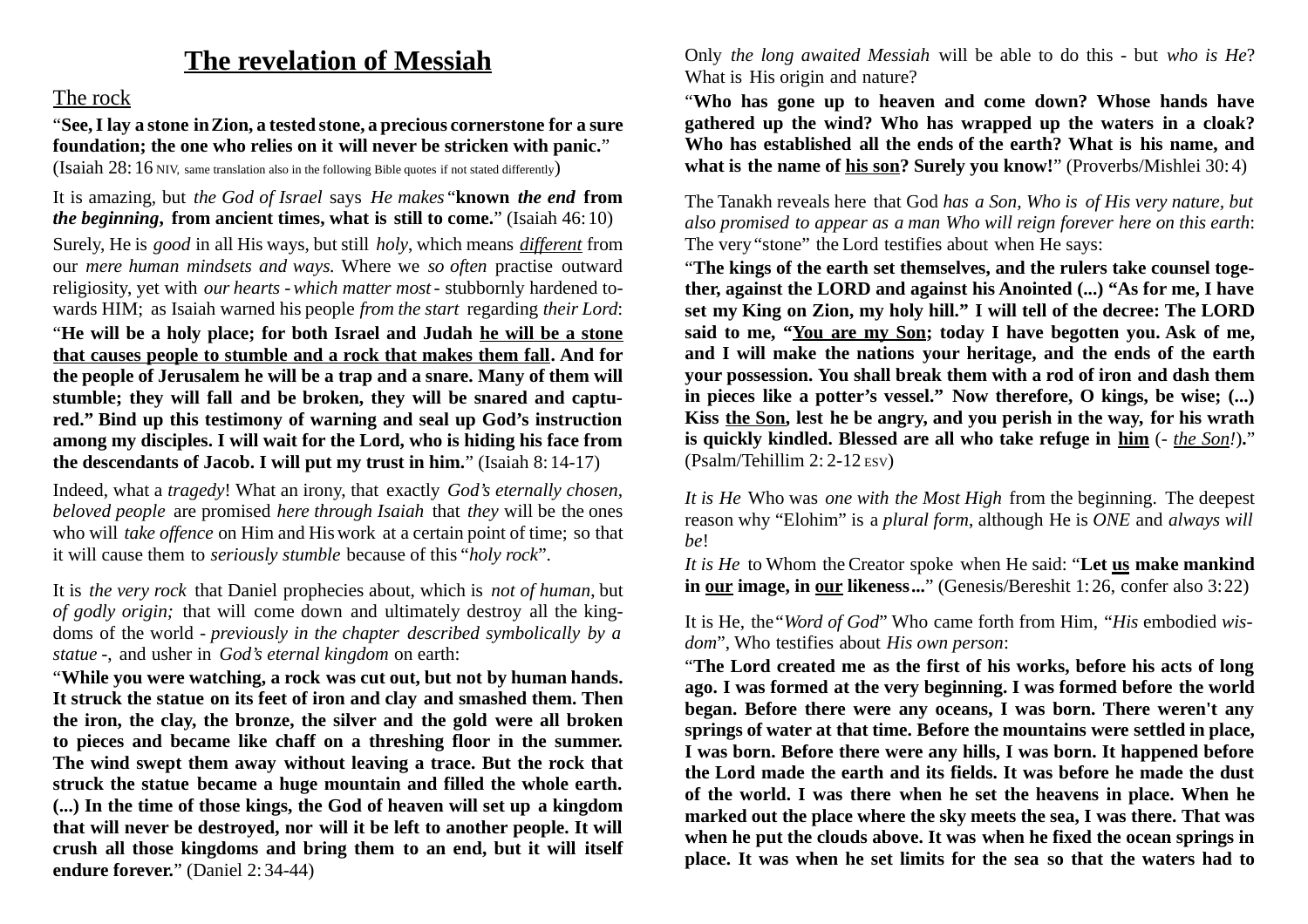**obey his command. When he marked out the foundations of the earth, I was there. I was the skilled worker at his side. I was filled with delight day after day. I was always happy to be with him. His whole world filled me with joy. I took delight in all human beings.**"

(Proverbs/Mishlei 8: 22-31 NIRV)

## The humble king

His eternal purpose was always that He would *one day* come to this earth - *most of all to His city Jerusalem* - and reign on the throne of David*, who was only a mere foreshadow of the Messiah and His kingdom to come.*

But still, already the Tanakh reveals that this *Anointed One* will not only -*like many human kings -* appear with mere force, cruel judgement and suppression. But will be different:

"**City of Zion, be full of joy! People of Jerusalem, shout! See, your king comes to you. He always does what is right. He has the power to save. He is gentle and riding on a donkey. He is sitting on a donkey's colt.**" (Zechariah 9: 9)

*It is He* Who is further described by Isaiah, who addresses *both of this two different sides of Him* in *one single scripture: First* describing His ministry as *the humble priest* Who will not only establish the covenant with *His people*, but also become a light to *the gentiles*. And *secondly, after the first things have come to pass*, His final coming as *the glorious king and judge* Who will not hold Himself back any longer. Birthed by the joyful praise and heartfelt, singing invitation of many nations (even *those around Israel!*) welcoming Him as *Who He is*:

"**"Here is my servant, whom I uphold, my chosen one in whom I delight; I will put my Spirit on him, and he will bring justice to the nations. He will not shout or cry out, or raise his voice in the streets. A bruised reed he will not break, and a smoldering wick he will not snuff out. In faithfulness he will bring forth justice; he will not falter or be discouraged till he establishes justice on earth. In his teaching the islands will put their hope." This is what God the Lord says— the Creator of the heavens, who stretches them out, who spreads out the earth with all that springs from it, who gives breath to its people, and life to those who walk on it: "I, theLord, have called you in righteousness; I will take hold of your hand. I will keep you and will make you to be a covenant for the people and a light for the Gentiles, to open eyes that are blind, to free captives from prison and to release from the dungeon those who**

**sit in darkness. "I am the LORD** (JHWH)**; that is my name! I will not yield my glory to another or my praise to idols.**

**See, the former things have taken place, and new things I declare; before they spring into being I announce them to you."**

**Sing to the Lord a new song, his praise from the ends of the earth, you who go down to the sea, and all that is in it, you islands, and all who live in them. Let the wilderness and its towns raise their voices; let the settlements where Kedar lives rejoice. Let the people of Sela sing for joy; let them shout from the mountaintops. Let them give glory to the Lord and proclaim his praise in the islands. The Lord will march out like a champion, like a warrior he will stir up his zeal; with a shout he will raise the battle cry and will triumph over his enemies. "For a long time I have kept silent, I have been quiet and held myself back. But now, like a woman in childbirth, I cry out, I gasp and pant. I will lay waste the mountains and hills and dry up all their vegetation; I will turn rivers into islands and dry up the pools. I will lead the blind by ways they have not known, along unfamiliar paths I will guide them; I will turn the darkness into light before them and make the rough places smooth. These are the things I will do; I will not forsake them.**" (Isaiah 42: 1-16)

This scripture reveals the *two-fold ministry of the Messiah*, Who is not only supposed to *come, judge and reign*, but had to fulfill *something else, even more important to God, first: …*Since *the true hindrance to His kingdom on earth* are not mainly *His enemies*, but - *may we grasp it*- *our own hearts*!

What *mattered to God* was always *His people*. As long as Israel followed Him, it was no problem for Him to give them victory over all their enemies, but *the true problem and reason for all later judgements* was *the sin of His own nation*. The"**people holy to the Lord**" turning away from Him, though He had chosen them"**out of all the peoples on the face of the earth to be his people, his treasured possession.**" (Deuteronomy/Devarim 7: 6)

It is *this "sin-problem"* that - *up to now* - is the most severe obstacle to God's will for this earth. Our own insufficiency to keep *all His law* out of our *own strength*. Our inability to live up to God's high standards and become righteous before Him *merely by our own works of the law*. The impossibility to *deserve* heaven and eternal life with Him Who is *perfectly holy* and *completely pure*.

But yet, *from the beginning,* God *knew* that we would not be able to "make it by ourselves".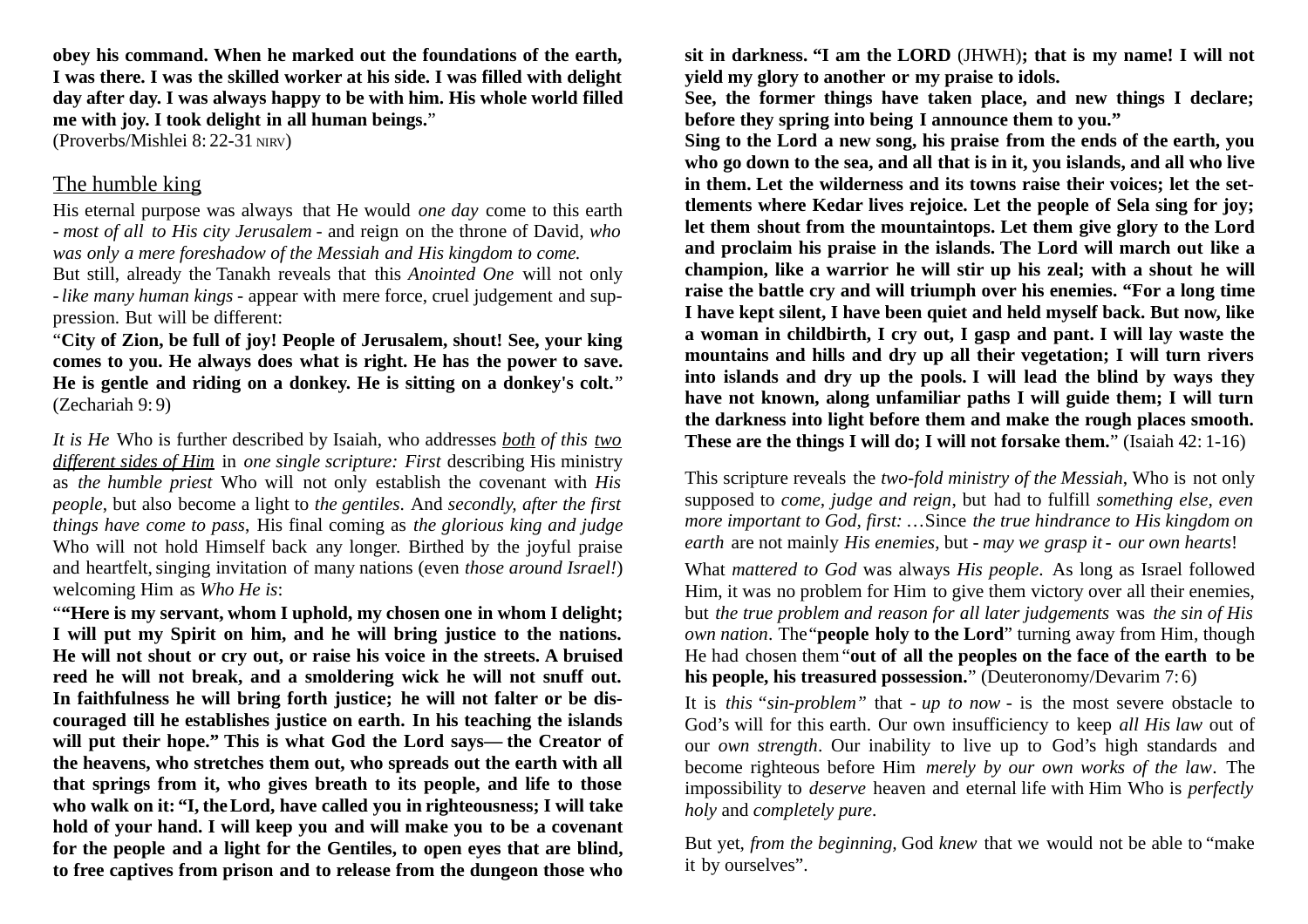From the beginning God provided *a way out* of this misery of *failure, sin and righteous punishment for it*, by revealing that it would need *a sacrifice* being brought for us.

Already the first attempt of Adam and Eve to cover their nakedness and shame with *fig leaves, that means their own religious attempt to somehow cover their sin*, failed and God clearly showed them that *something else* would be necessary. Already at this point *a sacrifice* had to be killed, so that their nakedness could be covered. It was *He Himself* Who provided for them the real covering and righteousness that would *not only do in their eyes,* but also *before Him*, when the Torah declares:

"**The Lord God made garments of skin for Adam and his wife and clothed them.**" (Genesis/Bereshit 3: 21)

Later, *Isaac* who should be killed by his father Abraham, but ultimately God intervened and His Angel said "stop!" At this, *He* provided a sacrifice that was brought *in his place,* exactly like Abraham had prophesied beforehand: "**God himself will provide the lamb for the burnt offering, my son.**" (Genesis/Bereshit 22: 8)

It is a mystery, but actually *all of us* are represented in Isaac, since *we all* would deserve punishment and ultimately death, if our Heavenly Father was to judge us *by our works alone*! For "**there is no one who does good**" and is *completely righteous* before the *Holy God*. (Psalm 14: 1)

Nevertheless, HE knew it from the start and had established a plan to *redeem us* and *bridge the insurmountable gap* between *His perfect justice and desire for complete righteousness* on the one hand, and *His perfect love, compassion and desire to make us totally clean, righteous and fit to be with Him for eternity* on the other hand.

By somebody capable *stepping in*, *closing the gap*, *paying the necessary price*, *mediating* between *the Holy One* and *us*, as already *Job* desired, crying: "**If only there were someone to mediate between us, someone to bring us together, someone to remove God's rod from me...**" (Job 9: 33f.)

With Abraham God had found a *true friend* and *man after His own heart*. He tested him in *the very thing that He Himself was ready to do later*: Namely, *to heavy-heartedly offer up His own Son, giving Him over to death (while yet receiving Him back later)*, so that *our sin* would be placed *on Him* - like on a sacrificial animal - and *we* could be forgiven!

Fulfilling *exactly* what Isaiah prophecied about the One Who humbled Himself to the lowest point *out of love*, giving His own perfect life in the

cruelest way, being lifted up on a tree, despised by *the Ones He came for*. But yet knowing that it will be *worth it all* and God will thereat lift Him up: "**See, my servant will act wisely; he will be raised and lifted up and highly exalted. Just as there were many who were appalled at him– his appearance was so disfigured beyond that of any human being and his form marred beyond human likeness– so he will sprinkle many nations, and kings will shut their mouths because of him. For what they were not told, they will see, and what they have not heard, they will understand.**" (Isaiah 52: 13-15) ...This most awesome passage continues with the *so appropriate, penetrating question* to His people:

"**Who has believed our message and to whom has the arm of the Lord been revealed? He grew up before him like a tender shoot, and like a root out of dry ground. He had no beauty or majesty to attract us to him, nothing in his appearance that we should desire him. He was despised and rejected by mankind, a man of suffering, and familiar with pain. Like one from whom people hide their faces he was despised, and we held him in low esteem. Surely he took up our pain and bore our suffering, yet we considered him punished by God, stricken by him, and afflicted. But he was pierced for our transgressions, he was crushed for our iniquities; the punishment that brought us peace was on him, and by his wounds we are healed. We all, like sheep, have gone astray, each of us has turned to our own way; and the Lord has laid on him the iniquity of us all. He was oppressed and afflicted, yet he did not open his mouth; he was led like a lamb to the slaughter, and as a sheep before its shearers is silent, so he did not open his mouth. By oppression and judgment he was taken away. Yet who of his generation protested? For he was cut off from the land of the living; for the transgression of my people he was punished. He was assigned a grave with the wicked, and with the rich in his death, though he had done no violence, nor was any deceit in his mouth. Yet it was the Lord's will to crush him and cause him to suffer, and though the Lord makes his life an offering for sin, he will see his offspring and prolong his days, and the will of the Lord will prosper in his hand. After he has suffered, he will see the light of life and be satisfied; by his knowledge my righteous servant will justify many, and he will bear their iniquities. Therefore I will give him a portion among the great, and he will divide the spoils with the strong, because he poured out his life unto death, and was numbered with the transgressors. For he bore the sin of many, and made intercession for the transgressors.**" (Isaiah 53: 1-12)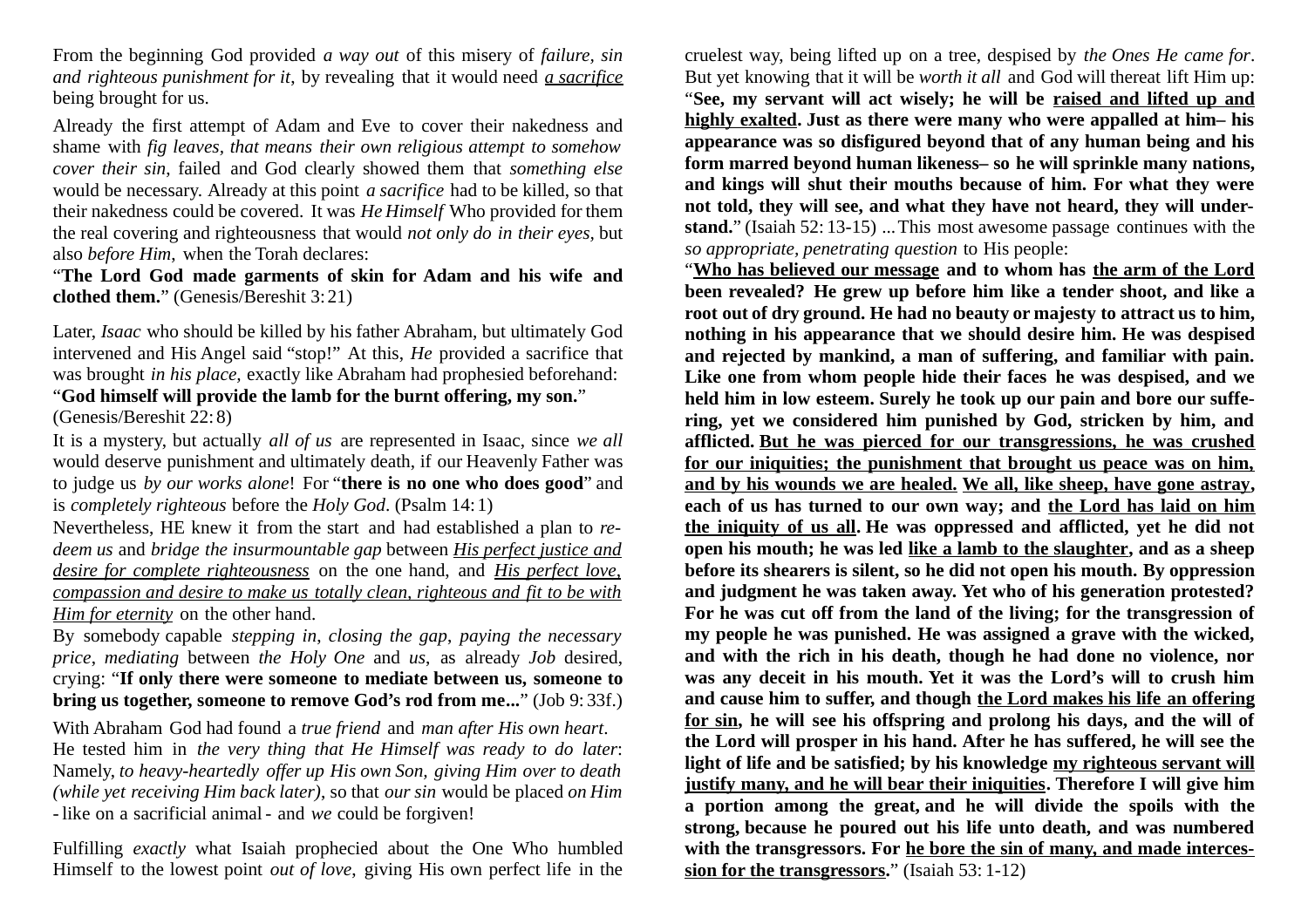In the most stunning way the prophet reveals the outrageous fact that "He" was pierced for *our transgressions*, "He" bore *our sins* and by His suffering *we are set free*!

This passage is sometimes pointed to *the people of Israel,* who have *also* gone through a lot of suffering and with whom their Messiah also identifies most, *but yet*, what it's ultimately speaking about is what *only the Messiah* could fulfill: Only the wounds of *Him, Who was the Only One fully "righteous*"*,as it says*, could heal us. Only He, Who was holy and sinless, *son* but still *obedient servant* of God, could justify *many* and bear their iniquities.

Truly, *we all,* like sheep, had been going astray, walking our own ways that didn't bring us life. But God provided for us a way back to Him: Not by *manmade religion* or *a mere set of rules (which, however, may be right and eternally valid)*, but by a Saviour Who gave Himself on our behalf; so that the way for us would be opened up again into *complete purity, real peace, unhindered access and living relationship with God our Father* by this perfect sacrifice that was introduced gradually *from the beginning* in His story of redemption.

Until *He finally came*, Who *in His last hour* still spoke *the first words of Psalm 22*; in which David *himself* was *at least to some extend* already taken into *the reality of His suffering* by the Holy Spirit; but which, however, was written *prophetically* about what was *yet to come*. When the Messiah - *though completely innocent* - would deliberately choose to bear the punishment for our guilt, even up to the point of enduring *the momentary separation from His heavenly Father*, the hardest thing ever! Crying:

"**My God, my God, why have you forsaken me? Why are you so far from saving me, so far from my cries of anguish? (...) But I am a worm and not a man, scorned by everyone, despised by the people. All who see me mock me; they hurl insults, shaking their heads. "He trusts in the Lord," they say, "let the Lord rescue him. Let him deliver him, since he delights in him. (...) Many bulls surround me; strong bulls of Bashan encircle me. Roaring lions that tear their prey open their mouths wide against me. I am poured out like water, and all my bones are out of joint. My heart has turned to wax; it has melted within me. My mouth is dried up like a potsherd, and my tongue sticks to the roof of my mouth; you lay me in the dust of death. Dogs surround me, a pack of villains encircles me; they pierce my hands and my feet. All my bones are on display; people stare and gloat over me. They divide my clothes among them and cast lots for my garment. (...)**

**All the ends of the earth will remember and turn to the Lord, and all the families of the nations will bow down before him. (...) Posterity will serve him; future generations will be told about the Lord. They will proclaim his righteousness, declaring to a people yet unborn: He has done it!"**" (Psalm/Tehillim 22)

David predictively describes *His suffering*, but also *the fruit of it*: That people from all the ends of the earth will once remember this event, turn to God through it, humble themselves in light of it and serve Him. Because He has accomplished what mankind was *inevitably in need of* for its salvation.

#### The announcement

To *the prophet Daniel* God, almost equally *long ago,* even revealed *a concrete time-table* of crucial things to come; through the angel Gabriel telling: "**Therefore, consider the word and understand the vision:**

**"Seventy 'sevens' are decreed for your people and your holy city to finish transgression, to put an end to sin, to atone for wickedness, to bring in everlasting righteousness, to seal up vision and prophecy and to anoint the Most Holy Place.** 

**"Know and understand this: From the time the word goes out to restore and rebuild Jerusalem until the Anointed One** (Mashiach)**, the ruler, comes, there will be seven 'sevens,' and sixty-two 'sevens.' It will be rebuilt with streets and a trench, but in times of trouble. After the sixty-two 'sevens,' the Anointed One will be put to death and will have nothing. The people of the ruler who will come will destroy the city and the sanctuary. The end will come like a flood: War will continue until the end, and desolations have been decreed.**" (Daniel 9: 23-26)

A "seven" (in Hebrew: "shavua" or "week") in this context speaks about a *year*-week, which means *seven years*! If You start counting from the time when the king of Persia gave the decree for the Jewish people to return from captivity and rebuild Jerusalem, including the wall, *in 445 BC* (cf. Nehemiah 2), and add 69 year-weeks, *that is 483 biblical/lunar years or 476 common solar years (483 x 360 ÷ 365,24)*, You end up at the year 32 AD.

It was exactly about the time when **Yeshua**, a Jew from the line of David, was given over by His nation's religious elite to the Romans, who flocked and crucified Him - *one of the cruelest ways a human being can be killed*. He *exactly fulfilled* what Daniel had prophesied *most accurately* in the significant word above about His *coming* and *being cut off from life*, before the Romans destroyed Jerusalem, *including the temple*, about 40 years later.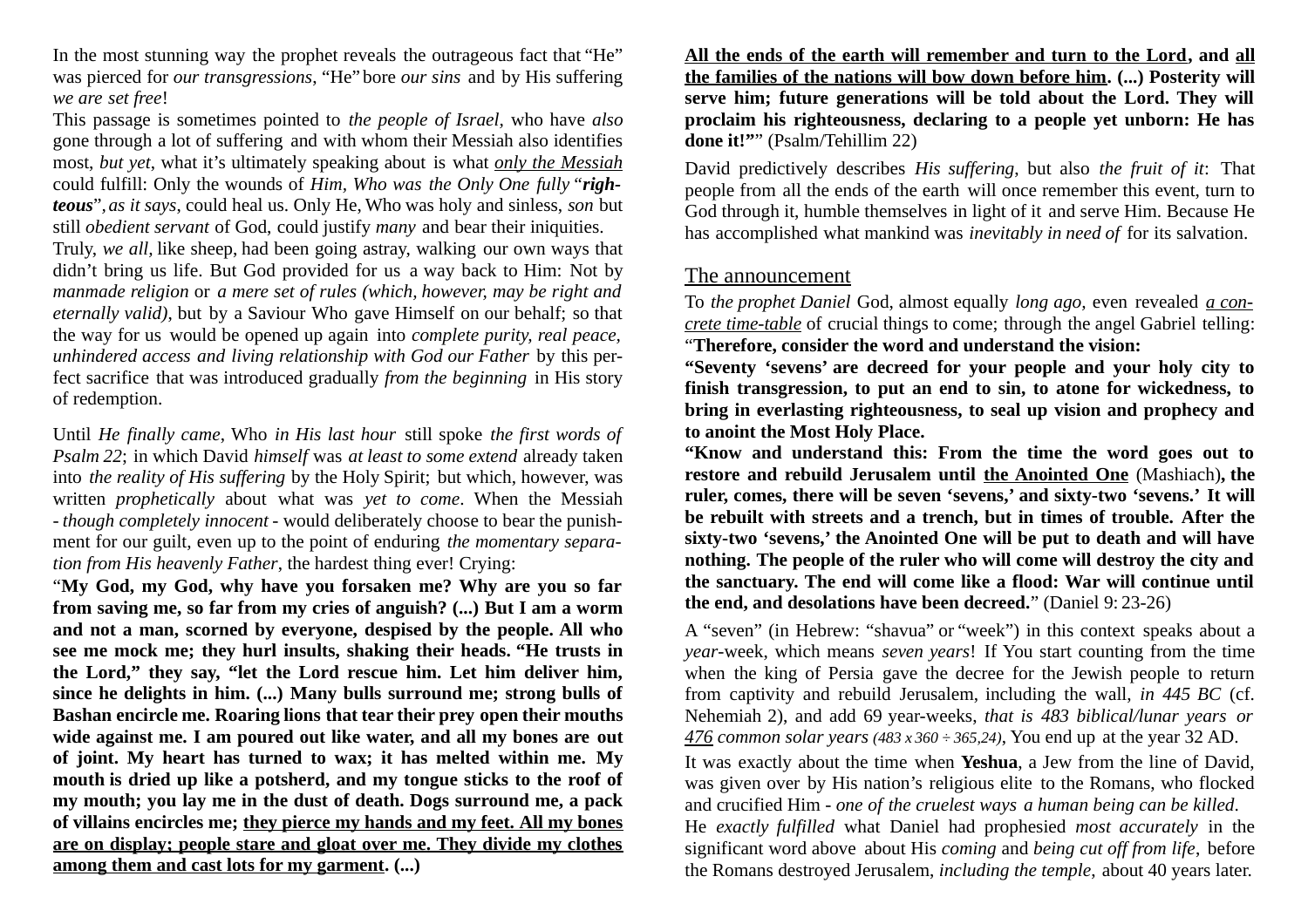So *at least in part - that means for those people who accepted Him as their Lord and Saviour*- He *already* finished transgression, atoned for wickedness and brought in everlasting righteousness for them. Although - *due to His rejection by most of His people* - this last and final 70<sup>th</sup> year-week, including the full effect of what is promised through Him, is *still outstanding* till the end of this age, which is approaching now.

But the *all decisive point of the matter* is, that *it is Yeshua*, *the"King of the Jews"(as Whom Hewas mocked, even by a sign on his cross stating His crime, but what He yet indeed was and is!)*, Who came to do what the scripture had predicted about Him; *first,* however, in this *mainly unexpected way*:

He was born in Bethlehem, of which it was foretold by the prophet Micah: "**But you, Bethlehem Ephrathah, though you are small among the clans of Judah, out of you will come for me one who will be ruler over Israel, whose origins are from of old, from ancient times.**" (Micah 5:2)

He, *Who was of divine origin, in Whom God really visited us and was with us*, was born by a virgin, as Isaiah indicated, predicting "a sign":

"**Behold, the virgin shall conceive and bear a son, and shall call his name Immanuel** (meaning "God with us")." (Isaiah 7:14 ESV)

"**For to us a child is born, to us a son is given; and the government shall be upon his shoulder, and his name shall be called Wonderful Counselor, Mighty God, Everlasting Father, Prince of Peace. Of the increase of his government and of peace there will be no end, on the throne of David and over his kingdom, to establish it and to uphold it with justice and with righteousness from this time forth and forevermore. The zeal of the Lord of hosts will do this.**" (Isaiah 9: 6f. ESV)

About 30 years later He began His public ministry, where He healed and delivered uncountable people, proclaiming the good news of the "kingdom of God" that *is to come,* but yet *already was present in part and had come closer than ever with its king*; whereby He proclaimed the following words about Himself in Nazareth's local synagogue:

"**The Spirit of the Sovereign Lord is on me, because the Lord has anointed me to proclaim good news to the poor. He has sent me to bind up the brokenhearted, to proclaim freedom for the captives and release from darkness for the prisoners, to proclaim the year of the Lord's favor and the day of vengeance of our God, to comfort all who mourn, and provide for those who grieve in Zion**". (Isaiah 61: 1-3)

*He came* as He spoke before, revealing *His heart cry* that remains *until now*: "**Hearken unto me, O Jacob and Israel, my called; I am he; I am the first, I also am the last. (...) Come ye near unto me, hear ye this; I have not spoken in secret from the beginning; from the time that it was, there am I: and now the Lord GOD, and his Spirit, hath sent me. (...) O that thou hadst hearkened to my commandments! then had thy peace been as a river...**" (Isaiah 48: 12-18 KJV)

He led a perfect life, keeping the entire law, yet was fearlessly confronting mainly *the proud religious people*, who *outwardly* appeared righteous, but still were full of hypocrisy and falsehood *inwardly*. Which caused Him many enemies who finally even initiated His assassination. Which, nevertheless, was all in God's eternal plan and *known by Him* from the start.

*Like a lamb* He gave Himself over to be slaughtered, fulfilling *once and for all* what the entire sacrificial system in the temple was *only foreshadowing* up to this point.

*From the early days* God revealed in the *tabernacle of Moses* that *the first thing we have to pass* to get into the *sanctuary, where His direct presence is found*, is *the altar;* where *the lambs* were sacrificed on *our (the people's)* behalf, so that *we* can have forgiveness, be cleansed, renewed, and become able to enter into God's presence, where - *ultimately not only the Levites butwe all* are supposed to enter and abide in forevermore!

*All along* God made it clear that there is *no forgiveness* without the *shedding of blood*! Moreover explaining through Moses *again hereafter* that it is *He Himself* Who provides the sacrifice:

"**For the life of a creature is in the blood, and I have given it to you to make atonement for yourselves on the altar; it is the blood that makes atonement for one's life.**" (Leviticus/Vayikra 17: 11)

## The New Covenant

It was *Yeshua HaMaschiach* Who opened up the way for His people into the *New Covenant* that was promised through the prophet Jeremiah. Only through what *He* had done for the *cleansing of our soul*, this *deepest, inward renewal* was made possible, which makes us be *born again as a whole new person* and *changed forever*. So that - *through the Holy Spirit coming and dwelling inside of us*- we don't want to sin any longer and desire to completely renew our way of thinking and living; as an effect of *the inside change of our heart*. When - *by faith* - we receive God's true righteousness that *He Himself*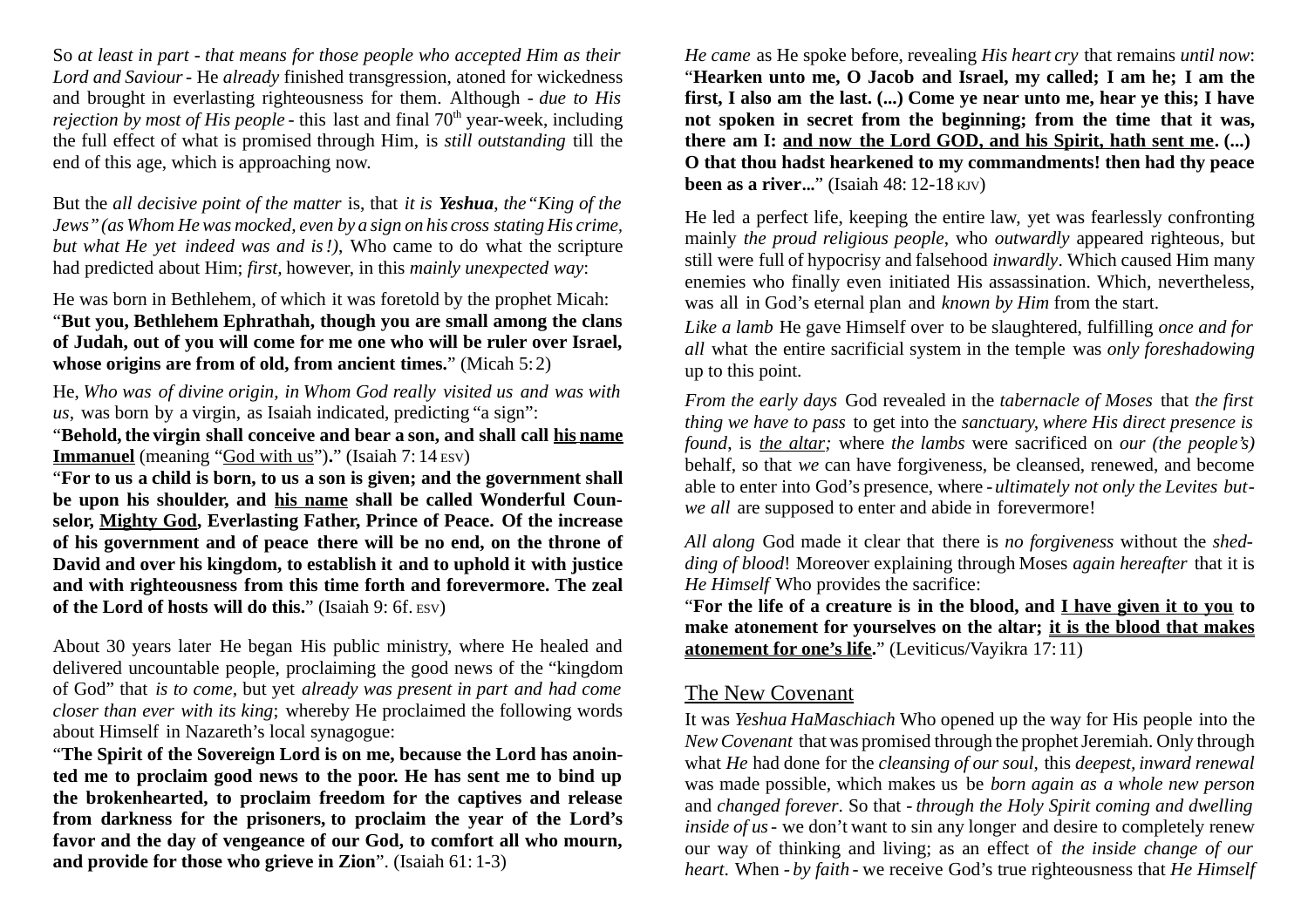provided for us - not *we* by our own achievements and works of the law! So that *the veil* that had once blinded us and prevented us from recognizing God is suddenly taken away. With the tremendous effect that our spiritual eyes/ears are opened to perceive Him and His word comes truly alive in us.

Yeshua introduced this *New Covenant* to His disciples the night before He died, revealing it to *come into effect* by His blood shed for us. By *His own broken body and poured out blood* represented in *the bread and the wine* which He handed them. Showing that it is *He Himself* Whom we are to *receive, let become part of us* and *live in us*!

Then He, *the perfect Lamb of God*, died. - Exactly on the preparation day of Pessach, around the time when the lambs are slaughtered in the temple. Like Jonah *- who was given over to death and yet came"alive"again after tree days-* Yeshua was laid in the grave. But *unlike David -who died-* it was *HIM* of Whom was truly said by this *godly king of Israel who used to know his Lord (cf. Psalm 110:1) so well*: "**you will not abandon me to the realm of the dead, nor will you let your faithful one see decay.**" (Psalm 16: 10) And three days later - *exactly on the Feast of Firstfruits -* He was raised *as a firstfruit* from the dead, later appearing to thousands of His followers. He abided with His disciples for 40 days, before He was finally taken up into heaven from the Mount of Olives, the very place He will return to *soon* as conquering LORD! (Cf. Zechariah 14: 3f.)

But yet, He had promised to leave *a gift* with His followers, a comforter, companion and teacher That would always remain with them:

The *Holy Spirit* Who was powerfully given to them some days later - *exactly on the Feast of Shavuot* -; Who revived them, filled them and abided with them, as well as with *so many of His real followers since then*. Exactly on the day when once *the law*, *written on stone*, was given through Moses, now God was finally able to fulfill what He wanted to do *all along*, but which *only now, through Yeshua's finished work*, was made fully possible:

To write His law on believing, cleansed and renewed hearts of flesh. Just as Jeremiah had announced:

"**Behold, the days are coming, declares the Lord, when I will make a new covenant with the house of Israel and the house of Judah, not like the covenant that I made with their fathers on the day when I took them by the hand to bring them out of the land of Egypt, my covenant that they broke, though I was their husband, declares the Lord. For this is the covenant that I will make with the house of Israel after those**

**days, declares the Lord: I will put my law within them, and I will write it on their hearts. And I will be their God, and they shall be my people. And no longer shall each one teach his neighbor and each his brother, saying, 'Know the Lord,' for they shall all know me, from the least of them to the greatest, declares the Lord. For I will forgive their iniquity, and I will remember their sin no more.**" (Jeremiah 31: 31-34 ESV)

Like *the First Covenant* on Mount Sinai was sealed by *the shedding and sprinkling of blood* (cf.Exodus/Shemoth 24:8: "**Moses then took the blood, sprinkled it on the people and said, "This is the blood of the covenant that the Lord has made with you in accordance with all these words.**"), correspondingly *the New Covenant* came into effect by *the ultimate sacrifice* for those who were "sprinkled" with *Yeshua's* blood; who received Him; who were *born again out of His pierced side* like Eve was once born out of Adam; and so became *part of "His bride"* He will *come to receive*.

# Fall and rebirth of the nation

All who *didn't* receive Him - *and so also rejected His warning to flee from Jerusalem as soon as it is surrounded (cf. New Covenant, Luke 21: 20ff.)* in truth *concurrently* cut themselves off from *the true source of life* and likewise *unavoidably* even *the Father,Who had sent Him* (cf. New Covenant, 1John 2:23, 5:12); hardened their heart towards *the One Who testified*:

"**I am the way and the truth and the life. No one comes to the Father except through me. If you really know me, you will know my Father as well. From now on, you do know him and have seen him.**"

(New Covenant *- in Hebrew:"Brit Chadasha"-*, John 14:6)

And *a severe judgement* came upon Israel after these events, lasting for almost 19 centuries. … As Yeshua had foretold with deep sorrow, beginning with the destruction of Jerusalem by the Romans:

"**For the days will come upon you, when your enemies will set up a barricade around you and surround you and hem you in on every side and tear you down to the ground, you and your children within you. And they will not leave one stone upon another in you, because you did not know the time of your visitation.**" (Brit Chadasha, Luke 19:44 ESV)

But God's intention was never to *reject* His chosen people, but always to *heal* them!

"*How long?*" asks already *Isaiah* when the LORD spoke to him out of His manifest presence: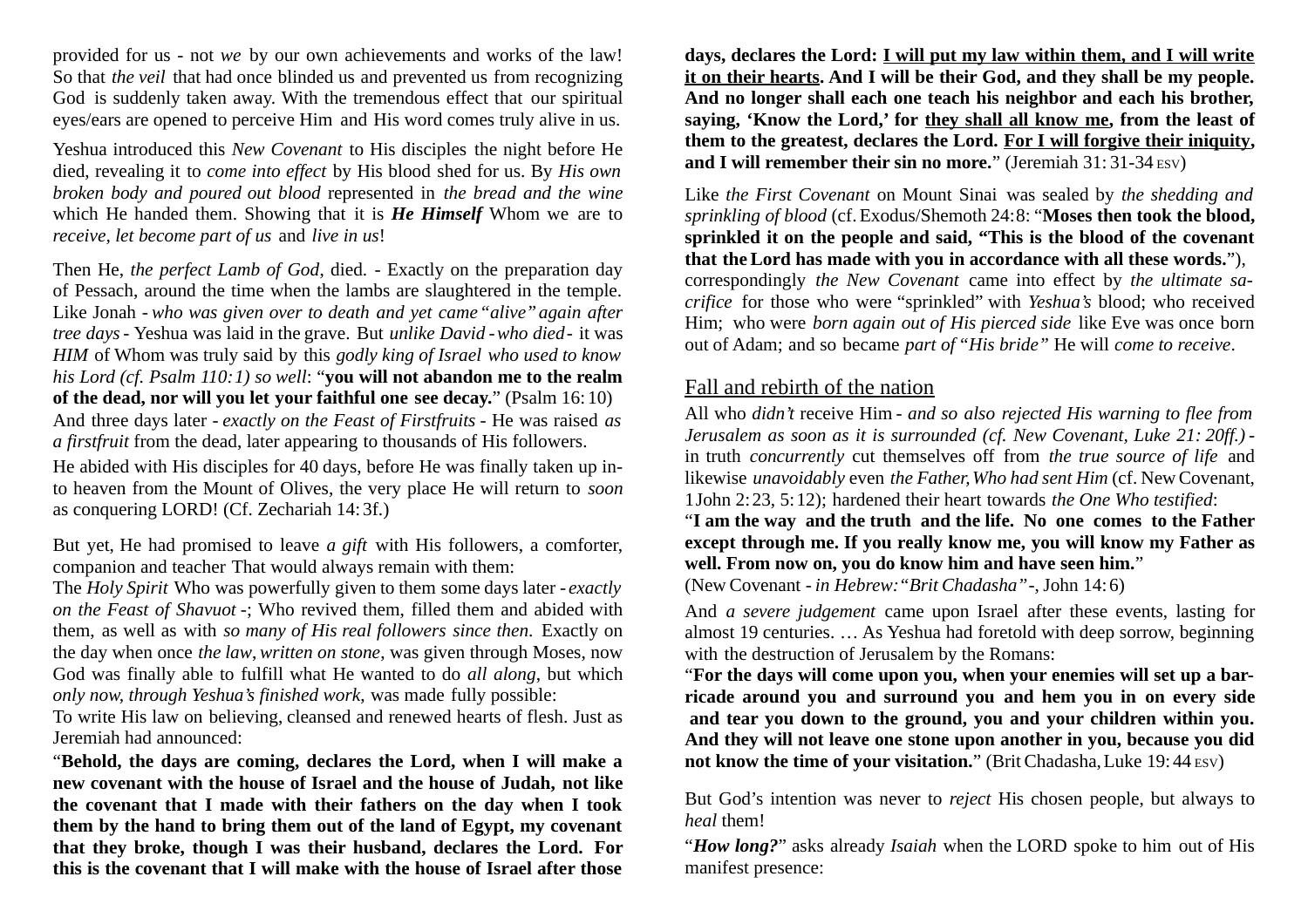"**Go and tell this people: " 'Be ever hearing, but never understanding; be ever seeing, but never perceiving.' Make the heart of this people calloused; make their ears dull and close their eyes. Otherwise they might see with their eyes, hear with their ears, understand with their hearts, and turn and be healed."**

#### **Then I said, "For how long, Lord?"**

**And he answered: "Until the cities lie ruined and without inhabitant, until the houses are left deserted and the fields ruined and ravaged, until the Lord has sent everyone far away and the land is utterly forsaken. And though a tenth remains in the land, it will again be laid waste. But as the terebinth and oak leave stumps when they are cut down, so the holy seed will be the stump in the land.**" (Isaiah 6: 9-13)

God always planned to let this "tree" grow again and lead it into its full calling *because of His faithfulness, compassion and grace*! To bring Israel, *which was exiled for so long*, back into its land and - *even more important*  the loving fellowship with Him, based on *His righteousness*, not *their own*! Causing them to *know Him, trust Him, obey Him* and *walk in His ways*:

"**This is what the Sovereign Lord says: It is not for your sake, people of Israel, that I am going to do these things, but for the sake of my holy name, which you have profaned among the nations where you have gone. I will show the holiness of my great name, which has been profaned among the nations, the name you have profaned among them. Then the nations will know that I am the Lord, declares the Sovereign Lord, when I am proved holy through you before their eyes.** 

**"For I will take you out of the nations; I will gather you from all the countries and bring you back into your own land. I will sprinkle clean water on you, and you will be clean; I will cleanse you from all your impurities and from all your idols. I will give you a new heart and put a new spirit in you; I will remove from you your heart of stone and give you a heart of flesh. And I will put my Spirit in you and move you to follow my decrees and be careful to keep my laws. Then you will live in the land I gave your ancestors; you will be my people, and I will be your God. I will save you from all your uncleanness. I will call for the grain and make it plentiful and will not bring famine upon you. I will increase the fruit of the trees and the crops of the field, so that you will no longer suffer disgrace among the nations because of famine. Then you will remember your evil ways and wicked deeds, and you will loathe yourselves for your sins and detestable practices.**" (Ezekiel 36: 22-31)

God promises a *natural and spiritual* restoration of Israel in the last days (cf. also Ezekiel 37), which *to some degree* is already happening before our very eyes in the present time.

And although the number of *Jews who have recognized and follow Yeshua as their Saviour and Messiah* has increased *just in the last few decades* to more than 100,000, still a *general, national repentance* is needed deeply. A critical mass of representatives of the descendants of the people who once spurned their own king, claiming:

"**His blood be on us and on our children!**" (Br.Ch.,Matthew 27: 25)

Especially of the *religious leadership,* who sadly *in many cases* keep cursing Him up to now, but whom He promised before His death:

"**I tell you, you will not see me again until you say, 'Blessed is he who comes in the name of the Lord.'**" (Br.Ch., Matthew 23:39)

Stating that *He will not come back to this earth as king and judge* before *they* will not *duly welcome Him as their Messiah and Lord!*

#### Looking at Him!

Yet a time is promised when God will "**make Jerusalem a cup of staggering to all the surrounding peoples. (...) a heavy stone for all the peoples. All who lift it will surely hurt themselves.**"

*Already now* we see how the nations of the world are almost obsessed with judging and intervening in the conflicts concerning Israel and Jerusalem, mostly simply *condemning Israel*. Which will ultimately even end up in the situation that "**all the nations of the earth will gather against it.**"

(Zechariah 12: 2f.)

Then, however, God will - *just as He did already in the past wars where Israel had to defend itself* - powerfully intervene, but *beyond that* even *much more*:

"**And on that day I will seek to destroy all the nations that come against Jerusalem. And I will pour out on the house of David and the inhabitants of Jerusalem a spirit of grace and supplication. They will look on me, the one they have pierced, and they will mourn for him as one mourns for an only child, and grieve bitterly for him as one grieves for a firstborn son. On that day the weeping in Jerusalem will be as great as the weeping of Hadad Rimmon in the plain of Megiddo. The land will mourn, each clan by itself, with their wives by themselves: the clan of the house of David and their wives, the clan of the house of Nathan and their wives, the clan of the house of Levi and their wives, the clan**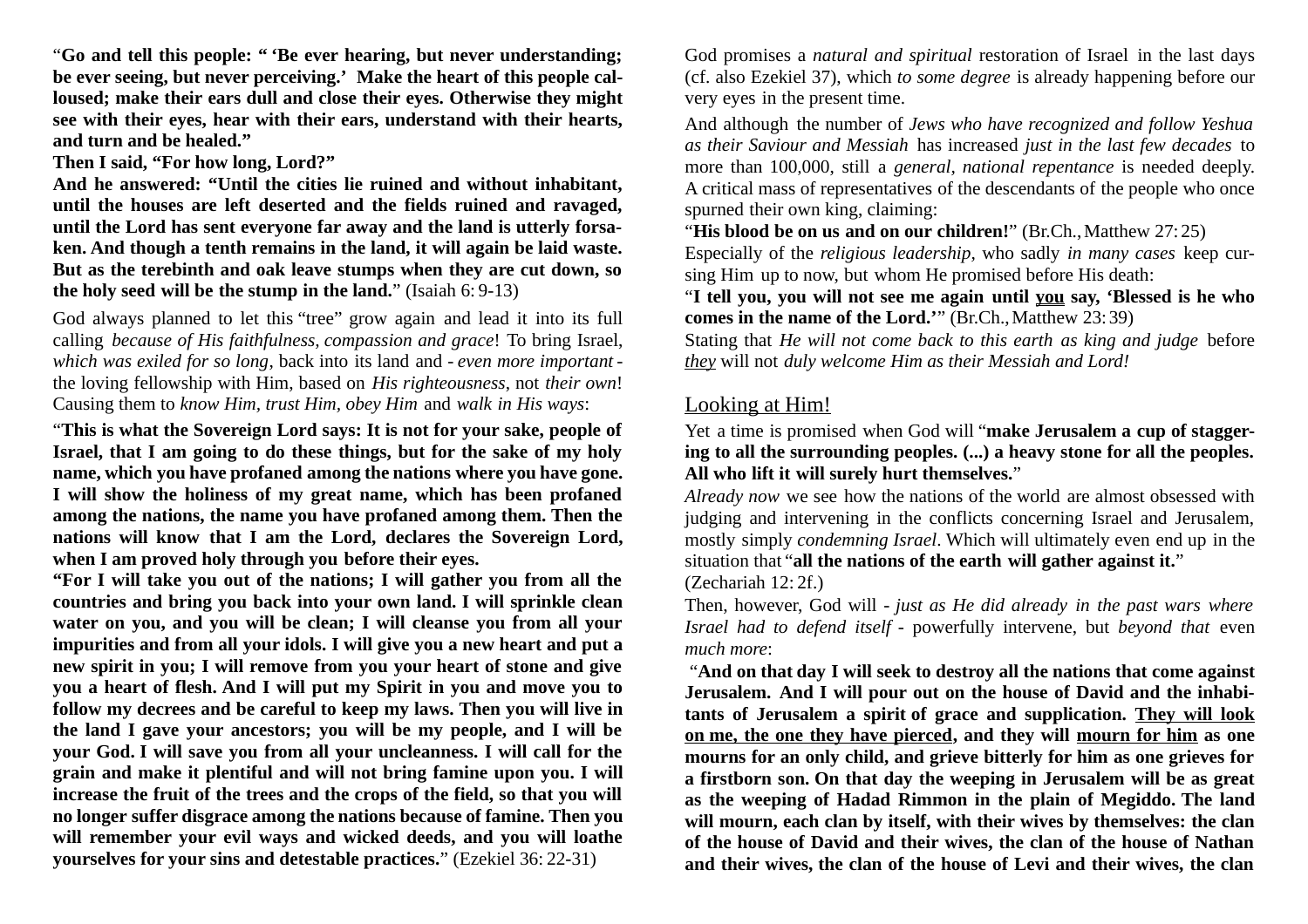**of Shimei and their wives, and all the rest of the clans and their wives. "On that day a fountain will be opened to the house of David and the inhabitants of Jerusalem, to cleanse them from sin and impurity.**" (Zechariah 12:10 - 13:1)

God promises an outpouring of the Holy Spirit, which will lead up to a *stirring vision and powerful revelation of Yeshua*, Who - *at this point of the prophecy* - at once rises to *speak Himself*: "**they will look on** *me***, the one they have pierced**", which will cause *such a heart-piercing conviction, brokenness and repentance,* that the inner pain about this truth - *that His own people rejected their Messiah for so long and in such a repulsive way* will be equal to the pain of *losing one's own only child,* which is probably the biggest pain imaginable.

But yet, this will lead to *their salvation*! A"*source against sin and impurity*" will be opened on that day, which can be *nothing else* than *the blood of Yeshua*, cleansing and enabling them altogether to change every wrong believe, attitude and way they *had until then* before the Most High and His beloved Son, the Messiah.

Their (spiritual) eyes will be open to Him and they will ask Him about His resurrected body, which, however, still has the marks of His suffering on it, that He chose to take for them:

"**And they will say to him, what are these wounds between your hands? Then he will answer, they were given me in the house of** *my beloved***.**" (Zechariah 13: 6)

Yeshua always loved His own people and will always do so! We can only imagine how much He longs for *each one of them*, *even right now,* to open their hearts to Him, believe and surrender their lives to Him!

When *even in sight of His own painful death* He was crying *not over Him* but *over the people*, exclaiming:

"**Jerusalem, Jerusalem, you who kill the prophets and stone those sent to you, how often I have longed to gather your children together, as a hen gathers her chicks under her wings, and you were not willing.**" (Br.Ch., Matthew 23:37)

But ultimately He will have *His deserved reward*, even among His own people! They will recognize Him as the "stone" they have rejected, the true *Pessach-lamb we are to receive deep inside, Whose blood alone safes us from our deserved punishment and eternal death,* and will finally welcome Him with the call reserved for Him, as *all* implied in the Tehillim (Psalms):

"**The stone the builders rejected has become the cornerstone; the Lord has done this, and it is marvelous in our eyes. (...) Blessed is he who comes in the name of the Lord. From the house of the Lord we bless you. The Lord is God, and he has made his light shine on us. Bind the festal sacrifice with ropes up to the horns of the altar.**" (Psalm 118: 22-27)

Then their eyes will simultaneously be opened to *so many hints in their own scriptures* that all pointed to Yeshua.

*Also* the occurance when *once in the wilderness* a lot of the Israelites were bitten by snakes and about to die (like *we all* have *the deadly poison of sin* in us that will ultimately produce death!)

and "**The Lord said to Moses, "Make a snake and put it up on a pole; anyone who is bitten can look at it and live." So Moses made a bronze snake and put it up on a pole. Then when anyone was bitten by a snake and looked at the bronze snake, they lived.**" (Numbers/Bamidbar 21:8f.)

So, *just as those who looked at the bronze snake were healed,* everyone who "looks by faith at", who "knows" Yeshua in an intimate way, who believes in Him and His saving act, will be set free from the righteous punishment we would deserve by God's law. (Cf. Deuteronomy/Devarim 27: 26) Since "**Christ redeemed us from the curse of the law by becoming a curse for us, for it is written: "Cursed is everyone who is hung on a pole."**" (Br.Ch.,Galatians 3:13)

Yeshua Himself spoke *long before His death* to a Pharisee who visited Him in secret at night:

"**Just as Moses lifted up the snake in the wilderness, so the Son of Man must be lifted up, that everyone who believes may have eternal life in him." For God so loved the world that he gave his one and only Son, that whoever believes in him shall not perish but have eternal life. For God did not send his Son into the world to condemn the world, but to save the world through him. Whoever believes in him is not condemned, but whoever does not believe stands condemned already because they have not believed in the name of God's one and only Son.**" (Br.Ch.,John 3: 14-18)

Nevertheless - *as back then in the desert with Moses (who later even testified about Yeshua:"The Lord your God will raise up for you a prophet like me from among you, from your fellow Israelites. You must listen to him." Deuteronomy/Devarim 18: 15)* - Israel is promised to "*look on Him"*, the real source of healing and salvation!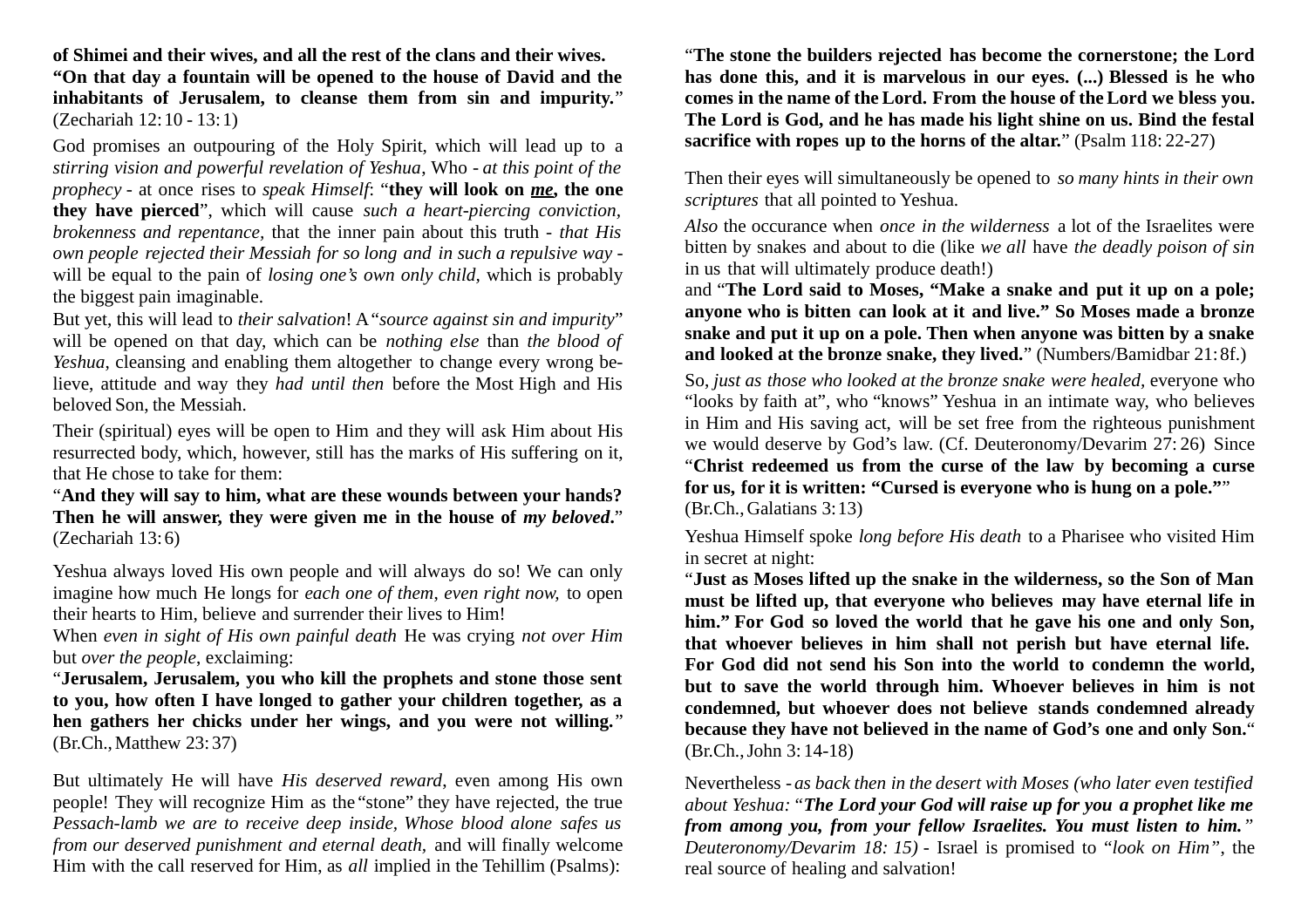It will be the fulfillment of *Yom Kippur*, when Israel *as a nation* will be reconciled to God by the sacrifice of *the true High Priest*.

When the people's guilt will be atoned for by *everyone identifying* (corporately and personally!) with the true *slaughtered"Lamb of God*"*.* As well as with the "*scape goat*", on Whom the guilt of the nation was laid and Who was thereupon cast out. - What *both* found its true realization by Yeshua.

(Cf. Leviticus/Vayikra 16: 8-10 ESV: "**And Aaron shall cast lots over the two goats, one lot for the Lord and the other lot for Azazel. And Aaron shall present the goat on which the lot fell for the Lord and use it as a sin offering, but the goat on which the lot fell for Azazel shall be presented alive before the Lord to make atonement over it, that it may be sent away into the wilderness to Azazel.**" Cf. also 16:22)

It is interesting that *once* there was the tradition that each year on Yom Kippur a *red ribbon* was put on the horns of the *scapegoat which was sent away,* as well as on the *door of the temple*. And *at the end of the day - as a sign that God had accepted the sacrifice* - it miraculously *turned white*. (Cf. analogously Isaiah 1:18) This happened *year after year* for a long time. However, *exactly in the year of Yeshua's death* the Talmud reports that *at once* this occurrence abruptly stopped!

(Cf. Babylonian Talmud, Yoma 39b: "*Forty years before the Temple was destroyed the chosen lot was not picked with the right hand, nor did the crimson stripe turn white, nor did the westernmost light burn; and the doors of the Temple's Holy Place swung open by themselves...*")

Likewise - *as it implies here, too* - it was *at the day of Messiah's crucifixion* that the curtain in the temple, that separated the *Holy of Holies* from the remaining sanctuary, was miraculously torn in two!

(cf. Br.Ch.,Matthew 27:51) Clearly showing that *through this event* the way to enter into the Most Holy Place was *opened wide for everyone* since then!

## Still a stumbling block to overcome

It were thousands of Jews who believed and followed Yeshua immediately after His death and resurrection, alone in Jerusalem. The first *kehila*, or *church*, was nearly completely Jewish. *Only later* the question arose if also *people from the nations* could be joined to the believing community without being circumcised, what theHolySpirit,Who had come on *them also*, clearly confirmed to the Jewish apostles and leaders. Since it is *the heart* that is most important to be circumcised. (Cf. Deuteronomy 10: 16, 30:6, Jeremiah 4:4, Br.Ch.,Romans 2:29)

Still Yeshua never came to change the Law of Moses, as He said: "**Do not think that I have come to abolish the Law or the Prophets; I have not come to abolish them but to fulfill them. For truly I tell you, until heaven and earth disappear, not the smallest letter, not the least stroke of a pen, will by any means disappear from the Law until everything is accomplished. Therefore anyone who sets aside one of the least of these commands and teaches others accordingly will be called least in the kingdom of heaven, but whoever practices and teaches these commands will be called great in the kingdom of heaven.**"

(Br.Ch.,Matthew 5: 17-19)

Yet there was a change in *this way*, that He fulfilled many *mere outward signs* in a much higher way which was now revealed, so that *the former things, which were mere foreshadows of it*, lost their central relevance by this. Some laws, *like about marriage and sexual morality*, Yeshua even amplified (cf. Br.Ch., Matthew 5: 21ff.) while *on the other hand* He freed us from *solely manmade religious bondages* and mere outside practices to *observe laws in a tight, legalistic way*. He showed us what is *really* important, and what *not so much*! (Cf. Br.Ch., Matthew 7:12, 12:1-13, 23:23-26,...)

But *most of all* He made clear: We cannot make it by ourself, by a mere set of rules we try to keep, while yet remaining unrenewed inside, refusing to listen and accept what He offers us! He made clear: Our old man has to *die* and we have to be made *utterly new*:

"**Jesus replied, "Very truly I tell you, no one can see the kingdom of God unless they are born again. (...) unless they are born of water and the Spirit. Flesh gives birth to flesh, but the Spirit gives birth to spirit. You should not be surprised at my saying, 'You must be born again.' The wind blows wherever it pleases. You hear its sound, but you cannot tell where it comes from or where it is going. So it is with everyone born of the Spirit.**" (Br.Ch.,John 3: 3-8)

Words like these were not easy to accept, especially by the religious, and after all, the greatest part of the Jewish people - *both then and now* - didn't believe in Yeshua and accept Him as *their Messiah and God's Son, Whom HE sent to them from Heaven*. Since *from the beginning* He did not match the image of the *conquering Messiah* Who was expected to simple drive out their enemies by force and set Himself up as king. Since He did *not yet fulfill all* that was written about Him, because His own people did not yet accept Him as Who He *truly is*. And *beyond that* even: Since it was still God's will to let *all nations* receive the chance to be reconciled to Him,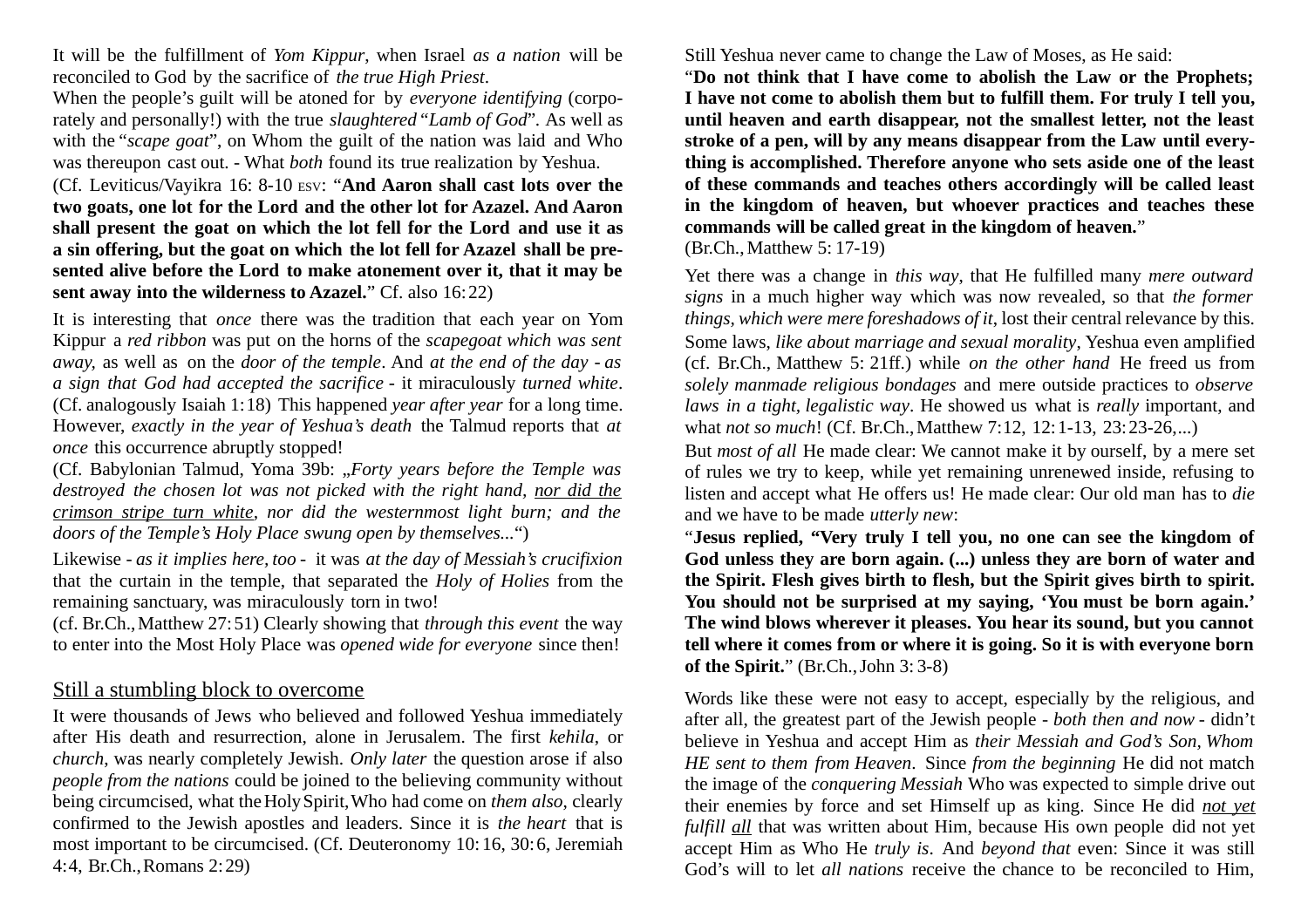redeemed by Messiah's blood and get into the new covenant with Him, as *the Most High* declares through the prophet Isaiah - *speaking to His Son*:

"**It is too small a thing for you to be my servant to restore the tribes of Jacob and bring back those of Israel I have kept. I will also make you a light for the Gentiles, that my salvation may reach to the ends of the earth.**" (Isaiah 49: 6)

Although Yeshua Himself said that He "**was sent only to the lost sheep of Israel**" (Br.Ch., Matthew 15: 24), yet *from the beginning* it was God's plan to extend His offer of reconciliation and salvation, which was *first* given *only to the nation He chose from the start*, to people from *every* tribe, tongue and nation.

As Shaul (*a former Pharisee who once persecuted the believers in Yeshua, but finally encountered Himself powerfully in a vision, repented and henceforth followed Him wholeheartedly, proclaiming His gospel to many nations*) explains about "**the mystery of Christ** (= Greek for *Messiah*)**, which was not made known to people in other generations as it has now been revealed by the Spirit to God's holy apostles and prophets. This mystery is that through the gospel the Gentiles are heirs together with Israel, members together of one body, and sharers together in the promise in Christ Jesus.**" (Br.Ch.,Ephesians 3: 4-6)

God's plan of a *holy people - consisting of believing Jews and Gentiles*- was always there. But *as sad as it is* that so many Jewish people rejected their own, wonderful Messiah, it is nevertheless *sad as well* how the church, *soon after it had spread across the nations*, developed a strong antipathy against *everything Jewish*. And simultaneously began to reject even *many God-given, eternal orders,* establishing *its own* instead (cf. analogously 1Kings 12: 26-33); yes, even more, to reject *their own root* and *the general understanding of belonging to Israel* by following its king.

It was totally against Yeshua's attitude, as well as His first followers' such as Shaul (Paul), who likewise loved *his own people* with such an intensity that it can only come *from God Himself*, when he states:

"**I speak the truth in Christ** –**I am not lying, my conscience confirms it through the Holy Spirit**– **I have great sorrow and unceasing anguish in my heart. For I could wish that I myself were cursed and cut off from Christ for the sake of my people, those of my own race, the people of Israel. Theirs is the adoption to sonship...**" (Br.Ch., Romans 9: 1-4) "**Brothers and sisters, my heart's desire and prayer to God for the Isra-** **elites is that they may be saved. For I can testify about them that they are zealous for God, but their zeal is not based on knowledge. Since they did not know the righteousness of God and sought to establish their own, they did not submit to God's righteousness.**" (Br.Ch., Romans 10: 1-3)

"**I ask then: Did God reject his people? By no means! I am an Israelite myself, a descendant of Abraham, from the tribe of Benjamin. God did not reject his people, whom he foreknew. (...) Rather, because of their transgression, salvation has come to the Gentiles to make Israel envious. But if their transgression means riches for the world, and their loss means riches for the Gentiles, how much greater riches will their full inclusion bring!**" (Br.Ch.,Romans 11: 1-12)

He continues to compare God's holy people with a *noble olive tree*, of whom many *original (Jewish) branches* were taken of because of their unbelief and many *wild (Gentile) branches* were grafted in against nature through their faith in Messiah. Yet he insistently warns the gentile believers to be *humble* and *grateful that they share in the (Israelite) root* and not become proud and feel superior against the other branches, who *can* and *will* easily be grafted into their own tree again as soon as they believe:

"**I do not want you to be ignorant of this mystery, brothers and sisters, so that you may not be conceited: Israel has experienced a hardening in part until the full number of the Gentiles has come in, and in this way all Israel will be saved. As it is written: "The deliverer will come from Zion; he will turn godlessness away from Jacob. And this is my covenant with them when I take away their sins." As far as the gospel is concerned, they are enemies for your sake; but as far as election is concerned, they are loved on account of the patriarchs, for God's gifts and his call are irrevocable. Just as you who were at one time disobedient to God have now received mercy as a result of their disobedience, so they too have now become disobedient in order that they too may now receive mercy as a result of God's mercy to you. For God has bound everyone over to disobedience so that he may have mercy on them all.**" (Br.Ch.,Romans 11: 25-32)

He *concurrently* reveals by this *the plan of God*, that *the Jewish people's partial blindness and rejection of their Messiah for all the past time* still served the purpose that the fullness of *God's chosen ones in the nations* could come to salvation in Messiah. When *this*, however, is about to be completed, - *even through times of great tribulation, humiliation and cleansing* -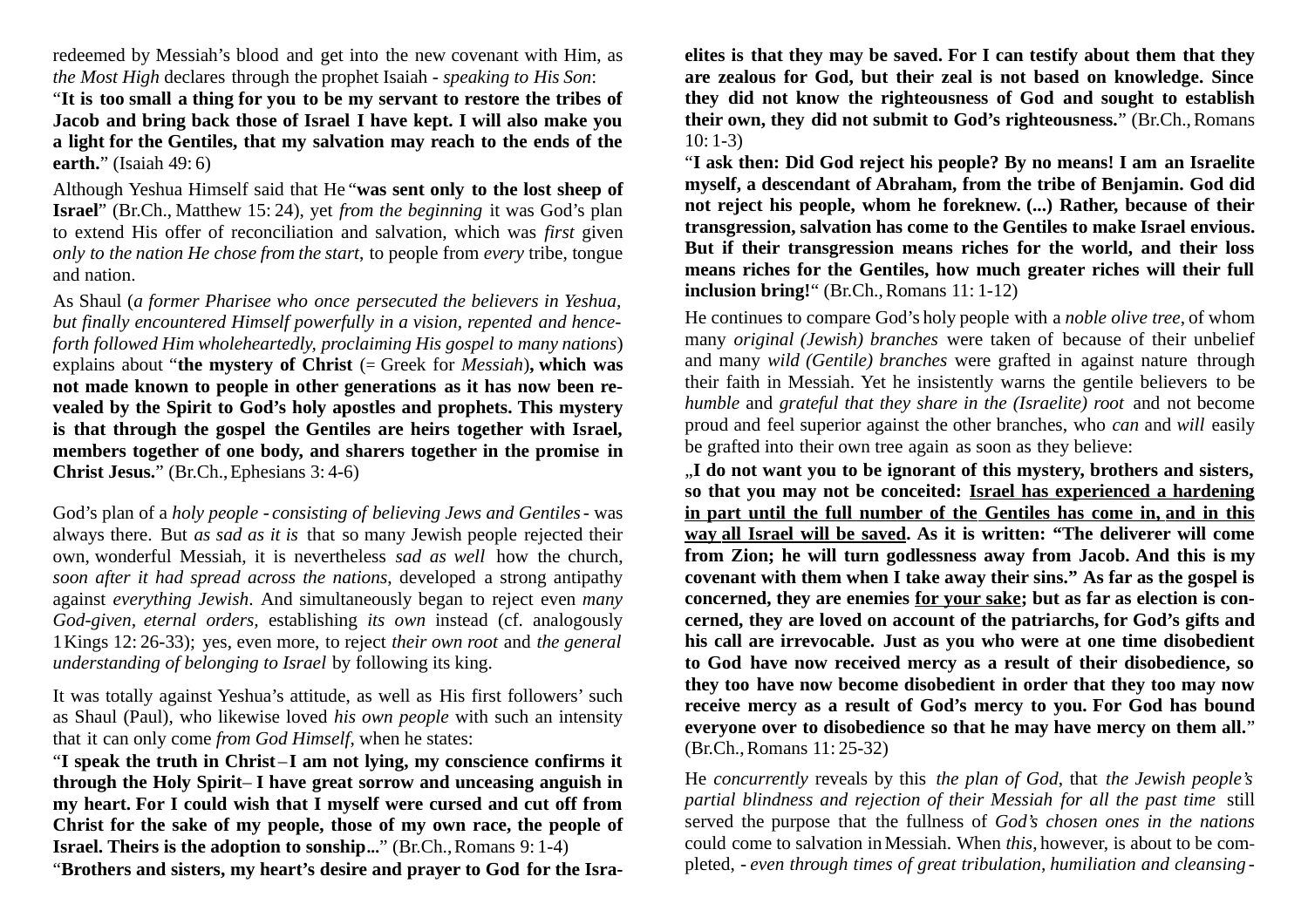a time of great mercy for His *originally chosen people* will come, when a vast majority of them will receive eternal salvation.

Which will *at once* initiate His *physical coming* and *reign on the earth*. Accompanied by a *restoration of all things*, how life was meant to be *in the Creator's perfect way* from the beginning.

# One shepherd and one flock

Nevertheless also a restoration of *God's people* is utterly needed, who -*since we all fell short of our calling and missed to live according to God's heart, His will and His word* - early split and moved away from each other so far. Not only during the crusades and the inquisition the *so called "church*", *which, however, for a long time hadn't followed the real Yeshua anymore and even persecuted His true followers inside its own manmade institution*, gave such a bad and wrong impression to the Jewish people that *even more hindrances* were put in their way to come to *their own redeemer and king.*

Until now the *utterly wrong* "replacement theology", *which - against both the Tanakh and the New Covenant (cf. Jeremiah 31: 35ff., 33: 24ff., Br.Ch., Romans 11) - states that the church would have replaced Israel as God's people*, causes a lot of *wrong believes and apathy* about the Jewish people. From the early centuries, throughout the persecutions of the middle age, up to the Shoah and *until lately*, so many Christians held the *fatal believe* that God had eternally rejected Israel in their stead - *exactly the thing Shaul warned them of* in his earlier quoted letter! *This teaching only* enabled so much indifference and sometimes even hostility towards *the people and the land of Israel*, which God is so zealous about!

#### For: "**This is what the Lord Almighty says: 'I am very jealous for Jerusalem and Zion, and I am very angry with the nations that feel secure. I was only a little angry, but they went too far with the punishment.**" (Zechariah 1: 14f.)

Yet, *all over the earth* God has also a *real* holy people who joined themselves to Him and became (grafted into) His people by faith in Yeshua; knowing Him, loving Him, obeying Him and truly belonging to Him, as He continues to proclaim:

"**Shout and be glad, Daughter Zion. For I am coming, and I will live among you," declares the Lord. "Many nations will be joined with the Lord in that day and will become my people. I will live among you and you will know that the Lord Almighty has sent me to you. The Lord will inherit Judah as his portion in the holy land and will again choose**

#### **Jerusalem. Be still before the Lord, all mankind, because he has roused himself from his holy dwelling.**" (Zechariah 2: 10-13)

Finally, God will cause *reconciliation and unity* among His chosen people - *both of the Jews and His elect among of the nations*. In *recognizing both the Messiah Yeshua*, *bowing down to Him and embracing Him as personal Lord and desperately needed Saviour,Whose character we profoundly adopt*, as well as on the other side *God's persisting election and plan for Israel*. Altogether in mutual humility and love, caused by the *true* perception of *our heavenly Father's heart*. After a *long* and *partly sad* story of failure of both Israel and the church, that led to this deep separation. - Which was never *desired* by God, yet early *indicated to come*:

The history of the *division* and even *enmity* between the house of Juda and the house of Israel/Joseph already *foreshadowed* what would later happen in the big context. Ephraim - *born of an Egyptian mother*-, who became the leading tribe in the *Northern Kingdom of Israel*, is already a picture of those who are not *full physical children of Israel*, but yet later got "*adopted*" into the family as *children* and *fellow heirs*.

Like the aged Jacob declared to Joseph: "**Now then, your two sons born to you in Egypt before I came to you here will be reckoned as mine; Ephraim and Manasseh will be mine, just as Reuben and Simeon are mine.**" (Genesis/Bereshit 48: 5)

Over the same *Ephraim* was prophecied directly thereupon: "**his seed shall become a multitude** (literally: **fullness**) **of nations.**" (Genesis 48: 19 KJV) Foretelling that *a multitude of people(s) from all over the world* will once be considered as *his descendants*, who will be supernaturally attached to Israel as God's holy people; be "*added" to them,* as the name "Joseph" (in Hebrew meaning: "*JHWH shall add*") already expresses!

Likewise Hosea prophecies about *those* who were once *not His people*, but would later *be joined (again)*:

"**Call her Lo-Ruhamah (which means "not loved"), for I will no longer show love to Israel, that I should at all forgive them. Yet I will show love to Judah; and I will save them. (...) Yet the Israelites will be like the sand on the seashore, which cannot be measured or counted. In the place where it was said to them, 'You are not my people,' they will be called 'children of the living God.' The people of Judah and the people of Israel will come together; they will appoint one leader and will come up out of the land, for great will be the day of Jezreel.**" (Hosea 1: 6-11)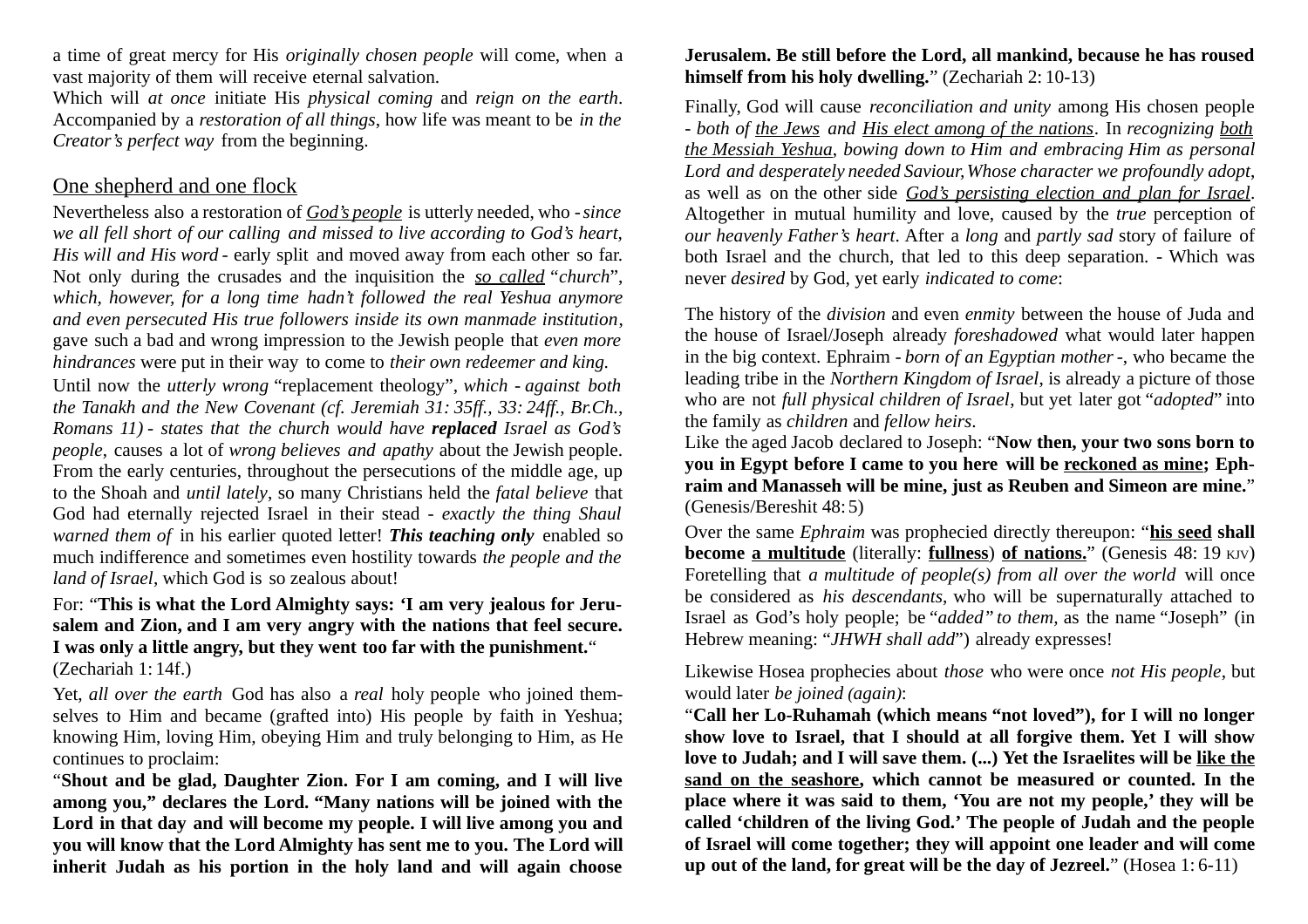Thus, this whole sad division between the true followers of Yeshua, His "kehila" (Greek: "ecclesia", English: "church") *in the nations* as well as *among the Jews who follow Yeshua and are born again by the Holy Spirit*, will totally cease at the end of the age.

As Yeshua stated about *both His Jewish and Non-Jewish flock*:

"**I am the good shepherd; I know my sheep and my sheep know me** – **just as the Father knows me and I know the Father**– **and I lay down my life for the sheep. I have other sheep that are not of this sheep pen. I must bring them also. They too will listen to my voice, and there shall be one flock and one shepherd.**" (Br.Ch.,John 10: 14-16)

And as finally *also Ezekiel* prophecies about Israel, *symbolic with two sticks.* What will happen *at the latest* when Messiah returns and His age is dawning: "**I am going to take the stick of Joseph** –**which is in Ephraim's hand** – **and of the Israelite tribes associated with him, and join it to Judah's stick. I will make them into a single stick of wood, and they will become one in my hand.' (...) I will take the Israelites out of the nations where they have gone. I will gather them from all around and bring them back into their own land. I will make them one nation in the land, on the mountains of Israel. There will be one king over all of them and they will never again be two nations or be divided into two kingdoms. They will no longer defile themselves with their idols and vile images or with any of their offenses, for I will save them from all their sinful backsliding, and I will cleanse them. They will be my people, and I will be their God.**" (Ezekiel 37: 19-23)

# Mashiach Ben David

Yeshua Himself promised: "**Everything must be fulfilled that is written about me in the Law of Moses, the Prophets and the Psalms.**" (Br.Ch., Luke 24:44) - And He will *bring about* exactly this!

It was *right before His death* that the high priest asked Him in front of the whole Sanhedrin: "**Tell us if you are the Messiah, the Son of God."**

**"You have said so," Jesus replied. "But I say to all of you: From now on you will see the Son of Man sitting at the right hand of the Mighty One** and coming on the clouds of heaven."" (Br.Ch., Matthew 26: 63f.)

- Which was an obvious hint to the prophecy of Daniel, who foresaw how *the ungodly, anti-messianic kingdoms of the world* will be finally judged at the end of the age and who then continues about this "*Son of Man*" (Hebr.: "*Ben Adam*"), this long-promised "seed/descendent" (Genesis 3: 15) of Eve

Who will ultimately bruise Satan's head:

"**In my vision at night I looked, and there before me was one like a son of man, coming with the clouds of heaven. He approached the Ancient of Days and was led into his presence. He was given authority, glory and sovereign power; all nations and peoples of every language worshiped him. His dominion is an everlasting dominion that will not pass away, and his kingdom is one that will never be destroyed.**" (Daniel 7: 13f.)

Even *his own disciples* asked Yeshua after His resurrection:

"**Lord, are you at this time going to restore the kingdom to Israel?" He said to them: "It is not for you to know the times or dates the Father has set by his own authority. But you will receive power when the Holy Spirit comes on you; and you will be my witnesses in Jerusalem, and in all Judea and Samaria, and to the ends of the earth.**" (Br.Ch.,Acts 1: 6-8) - Thus indicating that it will be *just a matter of time* that He will do *exactly all that*, but that first of all *something else* is still needed, namely the salvation of (His chosen ones spread over) the whole world.

Afterwards, when Yeshua had been taken up into heaven and the gift of the Holy Spirit had been powerfully given to the disciples, it was one of the first messages that *His close companion Shimon, called Peter (rock)*, gave in the temple area, proclaiming to his people:

"**Repent, then, and turn to God, so that your sins may be wiped out, that times of refreshing may come from the Lord, and that he may send the Messiah, who has been appointed for you**–**even Jesus. Heaven must receive him until the time comes for God to restore everything, as he promised long ago through his holy prophets.**" (Br.Ch.,Acts 3: 19-21)

And truly, He will *come soon*! "**For the LORD will rebuild Zion and appear** (Hebr.: "be visible") in his glory." (Psalm 102:16; cf. Zechariah 14:3f.) - In form of *Him* in Whom JHWH is represented!

Whereby this Yeshua once stated: "**Jerusalem will be trampled on by the Gentiles until the times of the Gentiles are fulfilled.**" (Br.Ch.,Luke 21:24) - And we see this approaching since 1967, as a clear sign that God is slowly returning *His main focus* away from the nations, *once again* towards Israel. (Cf. Ezekiel 36: 9) The land where He chose to establish His kingdom more than anywhere else and *Yeshua the Messiah* will come back to *in first place*! As *the One He claimed to be* and the scripture reveals Him as: The Son of God and yet a descendent of David. As Israel's saviour, Whom *even they* will wholeheartedly welcome in the end, as Jeremiah announces: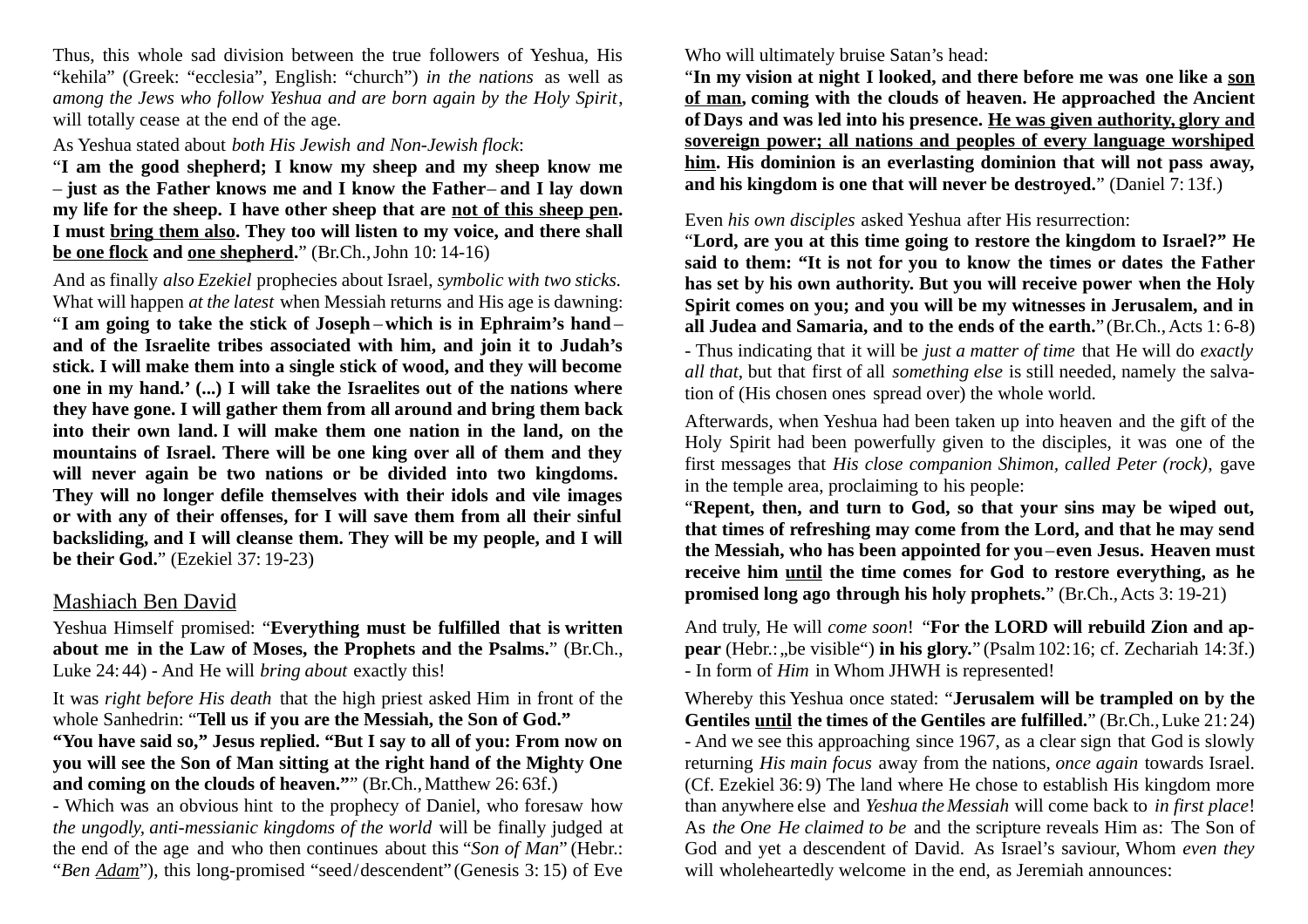"**Behold, the days come, saith the LORD, that I will raise unto David a righteous Branch, and a King shall reign and prosper, and shall execute judgment and justice in the earth. In his days Judah shall be saved, and Israel shall dwell safely: and this is his name whereby he shall be called, THE LORD OUR RIGHTEOUSNESS.** (Jeremiah 23: 5f. KJV, cf. 33:15f.)

The branch, *which* is *the Messiah* (cf. Zechariah 3:8f.: "**I am going to bring my servant, the Branch. (...) and I will remove the sin of this land in a single day.**"), will finally execute His great authority as judge and king. And *all Israel* will recognize that lastly *their righteousness* is not found in *their own deeds of the law*, but *in Him alone! Mashiach Yeshua, "***who has become for us wisdom from God** – **that is, our righteousness, holiness and redemption**" (Br.Ch., 1 Corinthians 1: 30); In Him Who is divine; Who claimed: "**I and the Father are one.**" (Br.Ch.,John 10: 30), for which people wanted to stone Him at that time. But what, however, even the *just quoted scripture from Jeremiah* already latently implies, where the name of God, JHWH, is brought together directly with the very person of Messiah, what He did and became for us!

## JHWH in human bodily /angelic form

And *in deed*, scripture reveals from the very start *this mysterious figure*, Who already appeared to *Abraham* repeatedly - in *a very real way*:

So it says: "**The LORD** (JHWH) **appeared to Abraham near the great trees of Mamre while he was sitting at the entrance to his tent in the heat of the day. Abraham looked up and saw three men standing nearby. When he saw them, he hurried from the entrance of his tent to meet them and bowed low to the ground.**" (Genesis 18:1f.)

There were *three men*, *before whom Abraham reverently fell down*; two of them "*common"angels*, and one of them, however, a *very unique one* Who is addressed by *not less than* the divine name of "JHWH":

"**The men turned away and went toward Sodom, but Abraham remained standing before theLORD**(JHWH)**.(...)The two angels arrived at Sodom in the evening...**" (Genesis 18:22, 19:1)

The mysterious "God-man", called "JHWH", spoke to Abraham face to face - *not symbolically speaking, but as a real man in human bodily form, who just had bread, meat and milk with him before* -, directly shared secret things with him and even allowed him to debate with Him concerning His planned judgement over Sodom:

"**Then the LORD** (JHWH) **said, "Shall I hide from Abraham what I am**

**about to do? Abraham will surely become a great and powerful nation, and all nations on earth will be blessed through him. For I have chosen him, (...) Then the LORD said, "The outcry against Sodom and Gomorrah is so great and their sin so grievous that I will go down and see...**" (Genesis 18: 17-21)

Likewise in other passages it is *JHWH Himself* Who appears to people in form of - not *an,* but- "*the* angel" (meaning "messenger") of Him.

So too, when: "**The angel of the LORD found Hagar near a spring in the desert; (...) The angel added, "I will increase your descendants so much that they will be too numerous to count."**" (Genesis 16: 7-10)

This "*JHWH - angel*/*messenger*" speaks to her *as God* in the first person: "*I will increase...*", similarly like already in the passage above: "*I have chosen...*", and later, when: "**The angel of the LORD** (JHWH) **called to Abraham from heaven a second time and said, "I swear by myself, declares the LORD** (JHWH)**, that because you have done this and have not withheld your son, your only son, I will surely bless you and make your descendants as numerous as the stars...**" (Genesis 22: 16f.), that means *things that undeniably only God can say and do*!

Hagar equally testifies thereafter that she has seen - *not only an angel or the like,* but - *God Himself*:

"**for she said, "I have now seen** *the One who sees me***."**" (Genesis 16: 13)

Even about *Jacob* it is told concerning thissame"God-man-angel": " **The an gel of God said to me in the dream (...)I am the God of Bethel, where you anointed a pillar and where you made a vow to me.**" (Genesis 31: 11-13) And later, "**Jacob was left alone, and a man wrestled with him till daybreak. (...) Then the man said, "Your name will no longer be Jacob, but Israel, because you have struggled with God and with humans and have overcome.**", whereby Jacob thereupon confessed: "**I saw God face to face, and yet my life was spared.**" (Genesis 32: 24-30, *cf. also Judges 13: 20-22!*)

There are many more examples about this divine figure, Who went with the people of Israel throughout their history. What He later, *during the taking of the land*, even explains *Himself* before the whole congregation of Israel: "**The angel of the Lord went up from Gilgal to Bokim and said, "I brought you up out of Egypt and led you into the land I swore to give to your ancestors. I said, 'I will never break my covenant with you (...) When the angel of the Lord had spoken these things to all the Israelites, the people wept aloud...**"(Judges 2: 1-4)